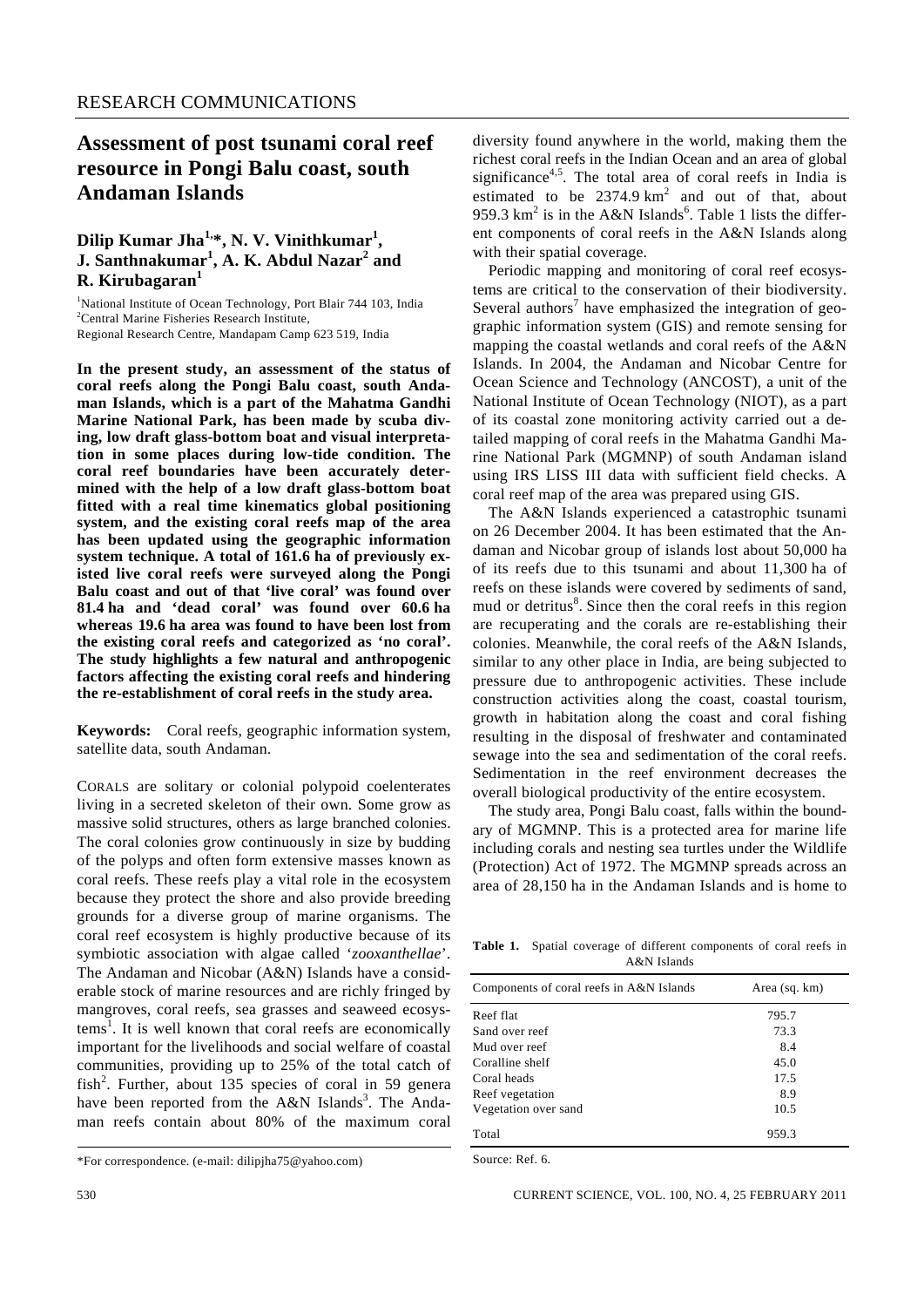

**Figure 1.** Map showing the study area.

222 species of corals other than many endangered marine animals<sup>9</sup>. Pongi Balu is bounded by the geo-coordinates 11°30′0″–11°34′0″N lat. and 92°38′0″–92°40′0″E long. and is about 20 km from Port Blair (Figure 1). This coast is known to be flanged by coral reefs with rich coral biodiversity. The geomorphology along the coast is denudational hill and the soil type is classified as fine loamy according to classified satellite data. The study area is found to have sandy beach as well as rocky coast without seawall protection along the Pongi Balu coast. The depth along this coast is between 0.9 and 14 m with the tidal amplitude recorded to be about 2.4 m.

 In 2004, a detailed mapping of the coastal land use/ land cover including coral reefs was carried out by ANCOST, Port Blair using IRS LISS III data to prepare a GIS database for the coastal resources of south Andaman Islands. The Indian Space Research Organization's (ISRO) National Natural Resources Management System (NNRMS) format was adopted for land use/land cover classification and a geo-database was prepared using Arc $GIS^{\otimes}$  software<sup>10,11</sup>. During that activity, a detailed survey of coral reefs in MGMNP was made and a coral reefs map was generated. During the 26 December 2004 tsunami, the coral reefs of MGMNP were badly affected

by the water surge and subsequent sedimentation due to the washed away shore materials. The coral reefs in the southern part of MGMNP, near Pongi Balu coast, were most affected. Over the last five years, the coral reefs have recovered a lot. The present study is aimed at assessing the coral reef resource at the Pongi Balu coast alone covering an area of 161.6 ha where only 'live coral' existed prior to the tsunami event. The GIS database of 2004 has been used as a base reference to compare the changes in coral reef features since the tsunami event.

 Reef monitoring by ground truthing was carried out during 2008–2009 with the help of a RTK–GPS with a base station located in south Andaman Island. Underwater studies were carried out by scuba diving and with a low draft glass-bottom boat. Monitoring was done by using the line intercept transect<sup>12</sup> method. Along the coast where the coral reefs were exposed during low tide condition, surveys were undertaken and the transition points were obtained. In shallow water, a glass-bottom boat was used for surveying and at the reef slope where the water is relatively deep, surveys and transition points were accomplished through scuba diving. The coral reef boundaries were accurately determined with the help of a glassbottom boat with a RTK–GPS by sailing the boat along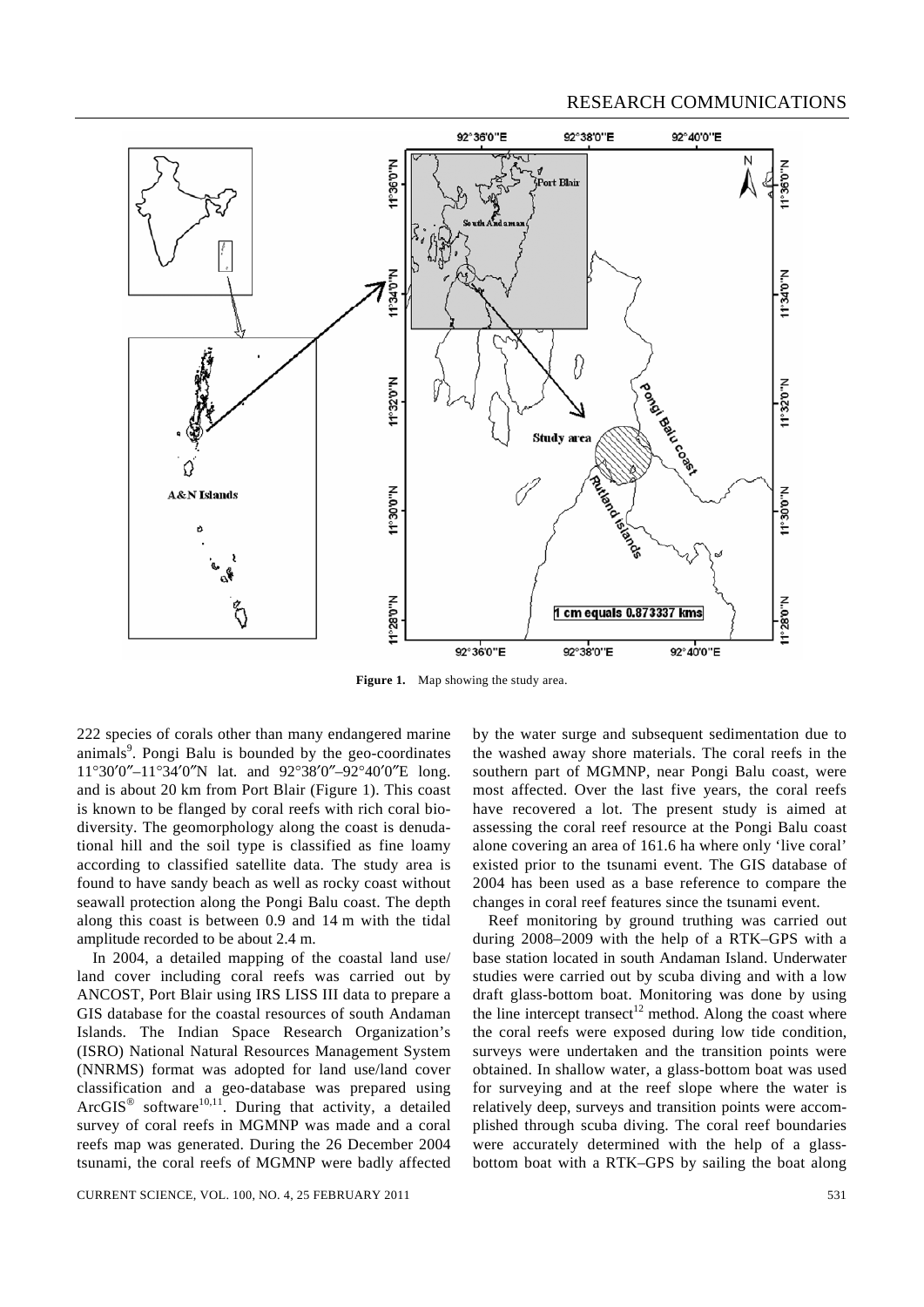

**Figure 2.** Maps showing pre-tsunami (*a*) and post-tsunami (*b*) spatial coverage of coral reefs at Pongi Balu coast.

| <b>Table 2.</b> Comparison of coral reef area during pre-tsunami and post- |
|----------------------------------------------------------------------------|
| tsunami condition at Pongi Balu coast                                      |

| Coral reef coverage in the study area |              |                                      |                      |                            |  |  |
|---------------------------------------|--------------|--------------------------------------|----------------------|----------------------------|--|--|
| Pre-tsunami (2004)                    |              | Post-tsunami (2009)                  |                      |                            |  |  |
| Category                              | Area<br>(ha) | Category                             | Area<br>(ha)         | Total area<br>surveyed (%) |  |  |
| Live coral                            | 161.6        | Live coral<br>Dead coral<br>No coral | 81.4<br>60.6<br>19.6 | 50.4<br>37.5<br>12.1       |  |  |
| Total                                 | 161.6        | Total                                | 161.6                | 100.0                      |  |  |

the reef boundaries. All the surveys were done during the lowest low tide conditions for better clarity of underwater features. The surveys were conducted for three categories of coral reef features, viz. presence of 'live coral' with coral types and species information, presence of 'dead coral' and the absence of coral as 'no coral' in the areas where coral reefs existed earlier. The location of these categories along with their area of extent was measured using a hand held GPS (Garmin eTrex vista; of ±3 m accuracy). This exercise was repeated three times during the lowest low tide condition to minimize the positional error for 'live', 'dead' and 'no coral' boundaries.

 The GPS data was later processed in MS Excel software. The data was linked to the earlier created geo-database and new polygons were created showing 'live coral', 'dead coral' and 'no coral' categories. The areas of extent of each category were computed and compared with the previous coral reef area. An assessment was made on the change in coral reef features since the tsunami event. The existing coral reefs map of the Pongi Balu area has been updated with the new survey results.

 The survey revealed that out of 161.6 ha, only 81.4 ha (50.4% of area) remained as reef with 'live corals' whereas 60.6 ha (37.5% of reef area) was found to have 'dead coral with algae'. The live corals include both hard (Scleractinia) and soft corals. Of the total hard corals recorded, 75% were found to be *Porites* sp. (massive corals) whereas the remaining were branched corals (Acropora and non-Acropora branching). A total of 19.6 ha (12.1% area) was found to be lost from the earlier reef, which is categorized as 'no coral'. Figure 2 shows the pretsunami and post-tsunami spatial coverage of coral reefs at Pongi Balu. Figure 2 *b* also shows the survey locations starting from site 1 to site 11 where distinct coral reef patches were observed. The area (in ha) of extent of the pre-tsunami and post-tsunami coral reef features is given in Table 2.

 The damage caused by the 26 December 2004 tsunami was more near the Pongi Balu coast where the reef was broken and only coral boulders and rock fragments could be seen now (Figure 3 *a*). This area is also under natural/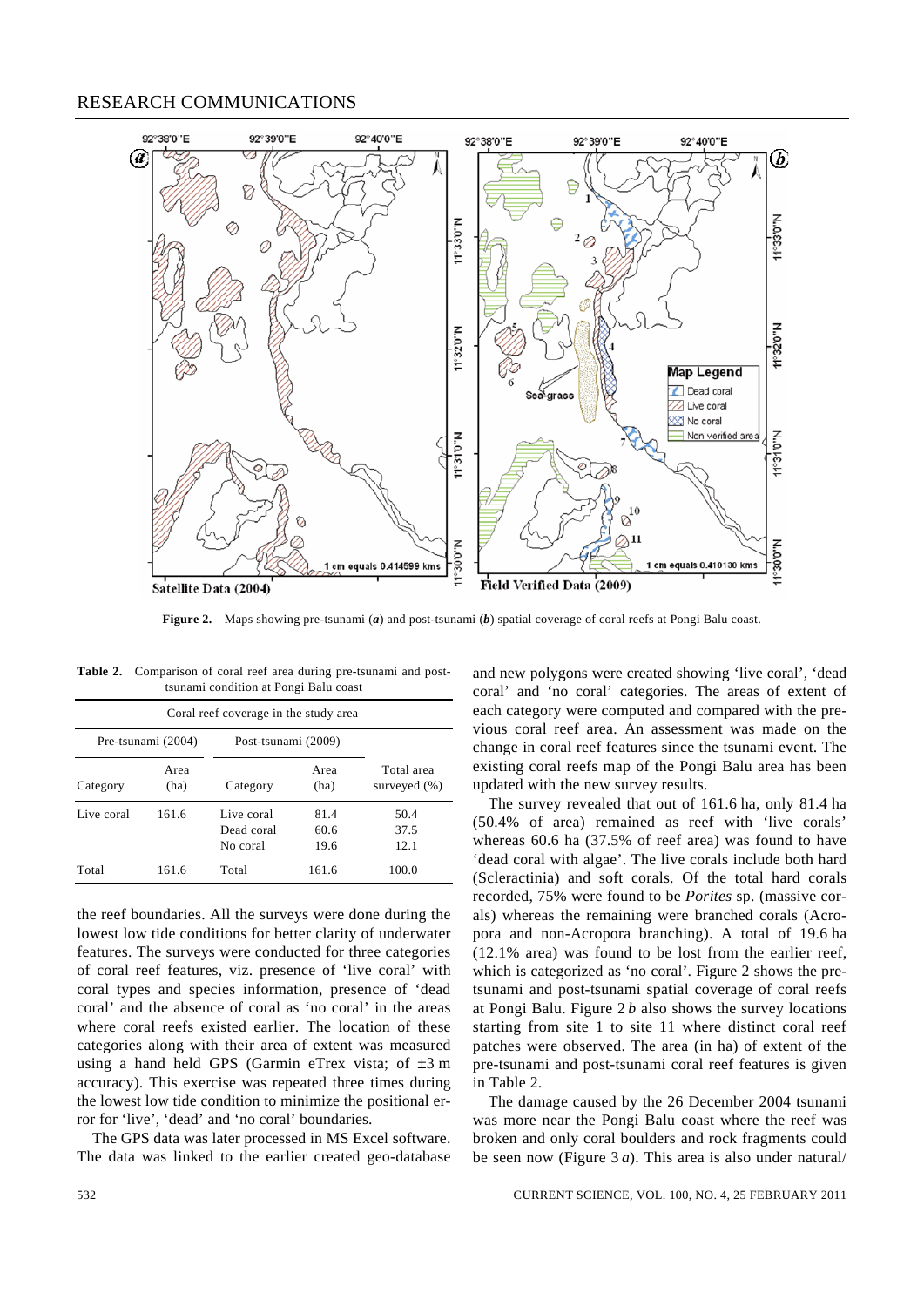

**Figure 3.** Field photographs of Pongi Balu coast showing signatures of erosion/deposition. *a*, Lower intertidal zone. *b*, Coral boulders along Pongi Balu coast. *c*, Washed away seaweeds. *d*, Beach erosion along the coast.

anthropogenic pressure as indicated by a number of point sources of freshwater runoff observed along the coast. About five such points were noticed which bring considerable amounts of sediments along with freshwater to the reef area during the rainy season. The rainy season in the A&N Islands spans over eight months, and the freshwater and sediments adversely affect the coral ecosystem by lowering the water salinity and blocking the sunlight<sup>13</sup>. Patches of dead coral reefs were also found at sites 1, 7 and 9 (Figure 2) in the Pongi Balu coast. These are the areas where corals could not re-establish their colonies after the tsunami and are now invaded by turf algae and seaweeds (algal assemblage). Studies revealed that the runoff from the land also brings nutrients with it and resulted in favourable conditions for algal growth in the reef. This also helped the growth of seaweeds in this area. An area of about 47.11 ha was found covered with seaweeds (Figure  $2 b$ ), which indicates that there is a decline in the coral resource of the study area.

 Figure 3 presents a few field photographs showing the signatures of erosion/deposition along the Pongi Balu coast. The washed away coral reef fragments in the form of coral boulders (rock) and rubble were observed on the

shore (Figure 3 *b*). A part of the intertidal zone along the Pongi Balu coast was exposed during the lowest low tide (Figure 3 *a*). The washed away seaweeds were found along the coast (Figure 3 *c*). Over 47.11 ha of previously occupied reef area was observed to be covered with seaweeds at the reef slopes. These seaweeds have gradually occupied the reef area. The seaweeds and algae have caused severe damage to the coral reefs as they can never be replaced by corals again. It has been reported<sup>14</sup> that the expansion of seaweed growth in the reef ecosystem would lead to reef degradation and create a phase shift from coral dominated to algal dominated and/or coral depleted area, which may occur in the present case if steps are taken to harvest the seaweed regularly. It has also been emphasized<sup>15</sup> that there is a need to harvest the seaweed routinely to protect the coral reef, although no seaweed harvesting has been practiced to overcome these issues in this region.

 During the tsunami, some of the land along the coastal areas of south Andaman Island was lost to the sea and there are also reports of land subsidence of 1 m along the south Andaman  $\cos t^{16}$ . This led to erosion of the coastal areas and sediment deposition over the coral reefs. This